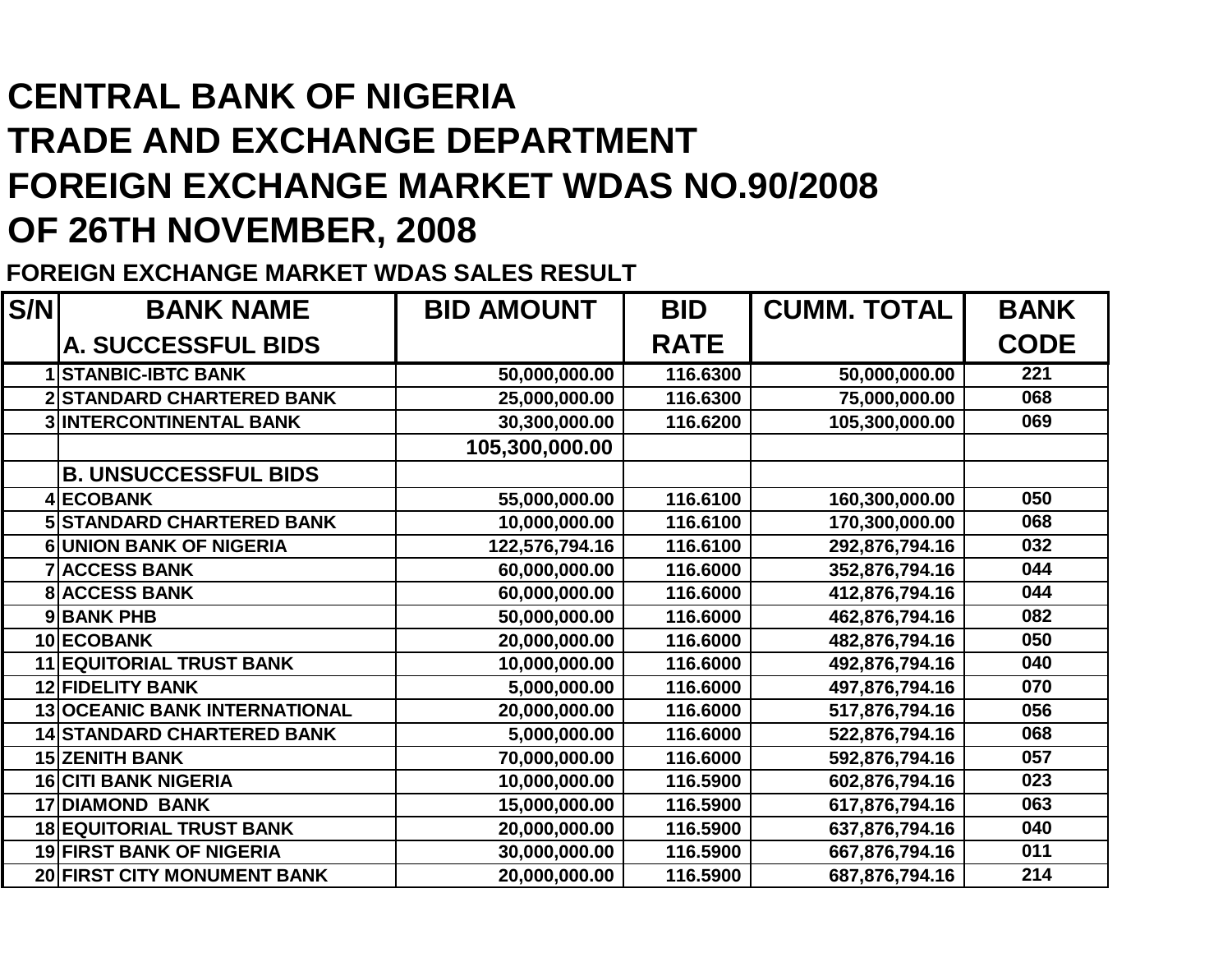| 21 FIDELITY BANK                   | 15,000,000.00  | 116.5900 | 702,876,794.16 | 070 |
|------------------------------------|----------------|----------|----------------|-----|
| <b>22 STANBIC-IBTC BANK</b>        | 30,000,000.00  | 116.5900 | 732,876,794.16 | 221 |
| 23 STERLING BANK                   | 5,000,000.00   | 116.5900 | 737,876,794.16 | 232 |
| <b>24 SKYE BANK</b>                | 30,000,000.00  | 116.5900 | 767,876,794.16 | 076 |
| <b>25 ACCESS BANK</b>              | 5,000,000.00   | 116.5800 | 772,876,794.16 | 044 |
| <b>26 BANK PHB</b>                 | 5,000,000.00   | 116.5800 | 777,876,794.16 | 082 |
| <b>27 AFRIBANK NIGERIA</b>         | 6,000,000.00   | 116.5800 | 783,876,794.16 | 014 |
| 28 DIAMOND BANK                    | 15,000,000.00  | 116.5800 | 798,876,794.16 | 063 |
| 29 ECOBANK                         | 5,000,000.00   | 116.5800 | 803,876,794.16 | 050 |
| <b>30 FIRST BANK OF NIGERIA</b>    | 10,000,000.00  | 116.5800 | 813,876,794.16 | 011 |
| <b>31 FIRST CITY MONUMENT BANK</b> | 10,000,000.00  | 116.5800 | 823,876,794.16 | 214 |
| <b>32 FIDELITY BANK</b>            | 5,000,000.00   | 116.5800 | 828,876,794.16 | 070 |
| <b>33 STANBIC-IBTC BANK</b>        | 20,000,000.00  | 116.5800 | 848,876,794.16 | 221 |
| <b>34 SKYE BANK</b>                | 10,000,000.00  | 116.5800 | 858,876,794.16 | 076 |
| <b>35 FIRST BANK OF NIGERIA</b>    | 5,000,000.00   | 116.5700 | 863,876,794.16 | 011 |
| <b>36 FIRST CITY MONUMENT BANK</b> | 10,000,000.00  | 116.5700 | 873,876,794.16 | 214 |
| <b>37 EQUITORIAL TRUST BANK</b>    | 4,000,000.00   | 116.5500 | 877,876,794.16 | 040 |
|                                    | 772,576,794.16 |          |                |     |
| TOTAL $(A + B)$                    | 877,876,794.16 |          |                |     |

## **BANKS' BDC CASH REQUEST**

| <b>S/N BANK NAME</b>              | <b>BID AMOUNT</b> | <b>BID</b>  | <b>CUMM. TOTAL BAANK</b> |             |
|-----------------------------------|-------------------|-------------|--------------------------|-------------|
| A. UNSUCCESSFUL BIDS              |                   | <b>RATE</b> |                          | <b>CODE</b> |
| <b>1 EQUITORIAL TRUST BANK</b>    | 2,000,000.00      | 116.5900    | 2,000,000.00             | 040         |
| <b>2 SKYE BANK</b>                | 2,000,000.00      | 116.5800    | 4,000,000.00             | 082         |
| <b>3 FINBANK</b>                  | 2,000,000.00      | 116.5800    | 6,000,000.00             | 085         |
| <b>4 FIDELITY BANK</b>            | 2,000,000.00      | 116.5900    | 8,000,000.00             | 070         |
| <b>5 FIRST CITY MONUMENT BANK</b> | 2,000,000.00      | 116.5700    | 10,000,000.00            | 214         |
| <b>6UNITY BANK</b>                | 2,000,000.00      | 116.5800    | 12,000,000.00            | 215         |
| <b>7 UNION BANK OF NIGERIA</b>    | 2,000,000.00      | 116.5800    | 14,000,000.00            | 032         |
| <b>8BANK PHB</b>                  | 2,000,000.00      | 116.5700    | 16,000,000.00            | 082         |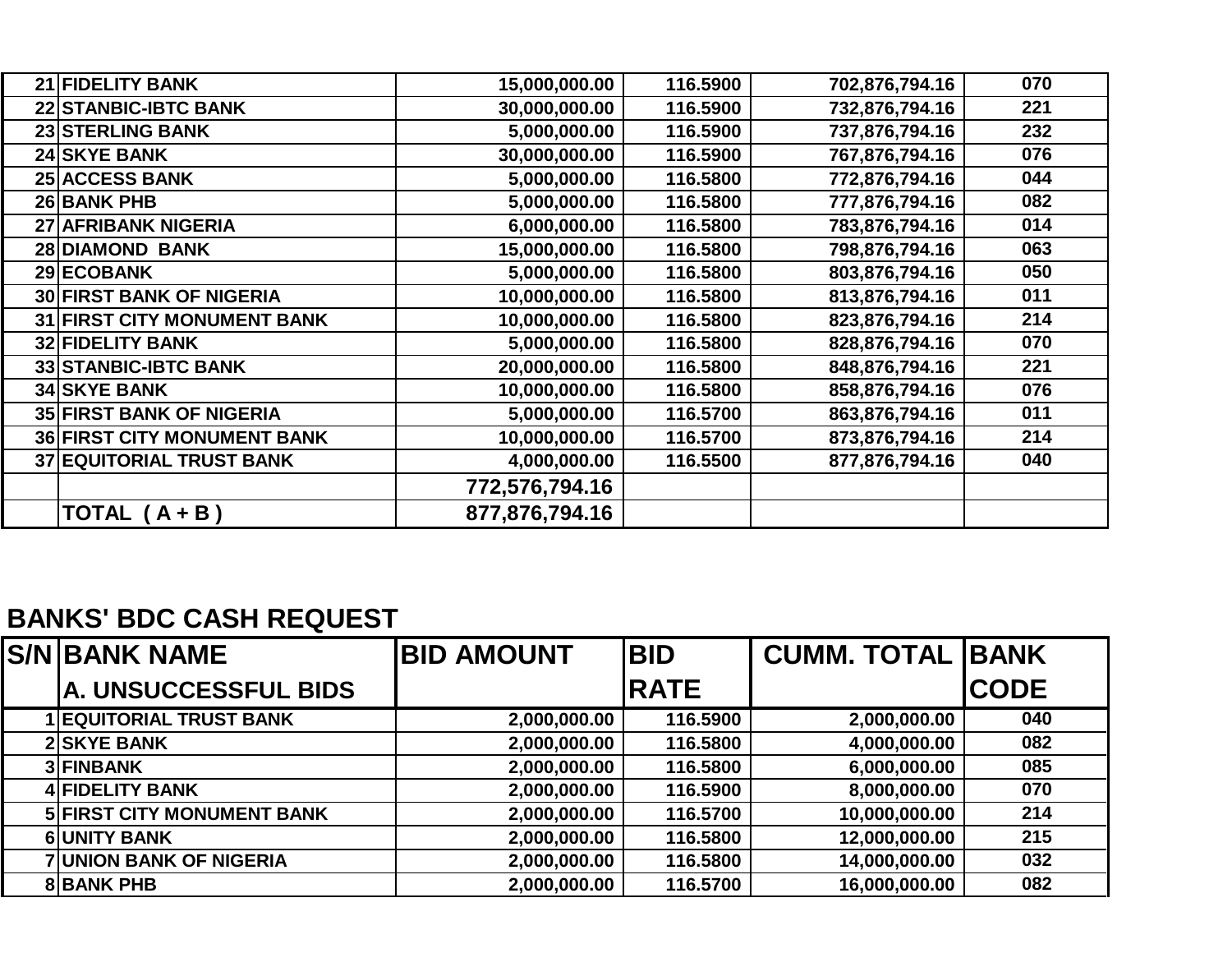| <b>BANK FOR AFRICA</b><br><b>9</b> UNIT<br>I E.D | 2.000.000.00       | 116.5800 | 18,000,000,00 | 033 |
|--------------------------------------------------|--------------------|----------|---------------|-----|
| ਜ∧÷ <u>A</u> i<br>' ' AL<br>ີ                    | .000.00<br>18,000. |          |               |     |

## **SUMMARY FOR WDAS NO.90/2008 OF 26TH NOVEMBER, 2008**

| <b>1 AMOUNT OFFERED</b>             | US\$200,000,000.00 |
|-------------------------------------|--------------------|
| <b>2 AMOUNT SOLD AT WDAS</b>        | US\$105,300,000.00 |
| <b>3 AMOUNT SOLD AT BDC</b>         | <b>US\$NIL</b>     |
| <b>4 TOTAL AMOUNT SOLD</b>          | US\$105,300,000.00 |
| <b>5 NO. OF PARTICIPATING BANKS</b> | 21                 |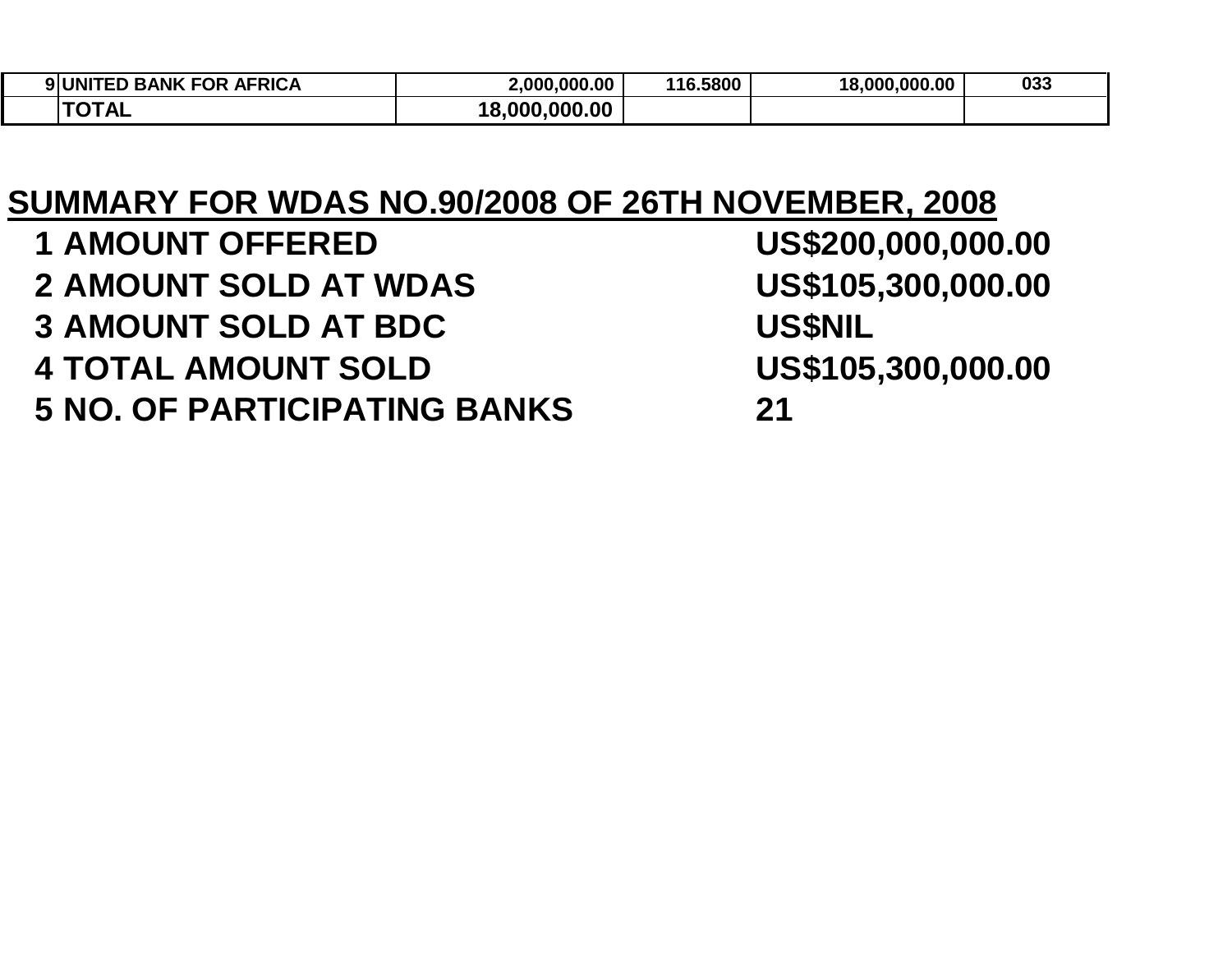| <b>WEIGHTED</b> |
|-----------------|
| <b>AVERAGE</b>  |
| 6.6427          |
| 3.3214          |
| 4.0252          |
|                 |
|                 |
| 7.3058          |
| 1.3283          |
| 16.2821         |
| 7.9692          |
| 7.9692          |
| 6.6410          |
| 2.6564          |
| 1.3282          |
| 0.6641          |
| 2.6564          |
| 0.6641          |
| 9.2974          |
| 1.3281          |
| 1.9921          |
| 2.6562          |
| 3.9843          |
| 2.6562          |